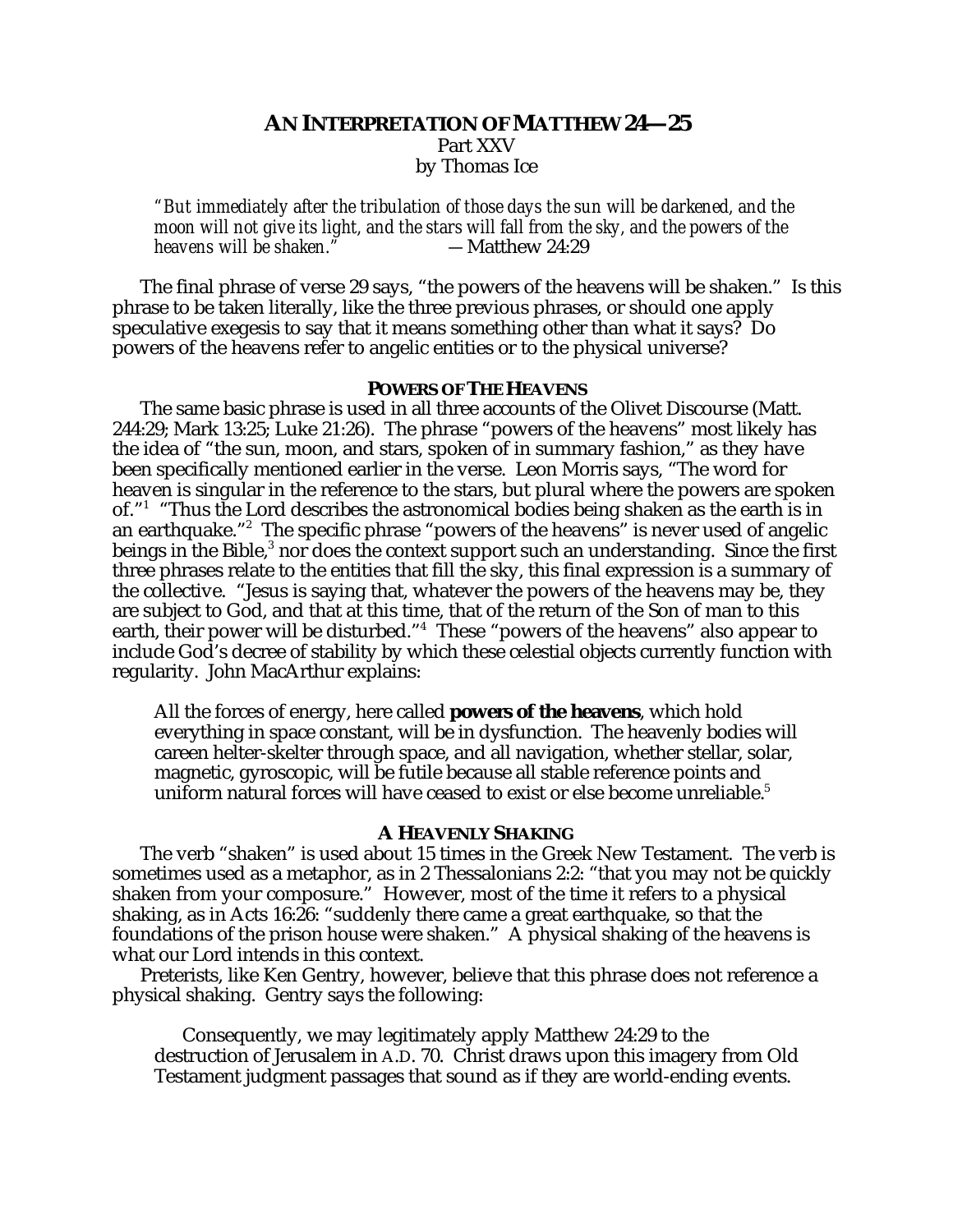And in a sense it is "the end of the world" for those nations God judges. So it is with Israel in A.D.  $70<sup>6</sup>$ 

Most commentators recognize that the shaking of the heavens in this passage is an allusion from Haggai 2:6 which says, "For thus says the LORD of hosts, 'Once more in a little while, I am going to shake the heavens and the earth, the sea also and the dry land.'" What does this passage mean? We have a divine New Testament commentary that we can look to in Hebrews 12 that tells us what it means.

And His voice shook the earth then, but now He has promised, saying, "Yet once more I will shake not only the earth, but also the heaven." And this expression, "Yet once more," denotes the removing of those things which can be shaken, as of created things, in order that those things which cannot be shaken may remain. Therefore, since we receive a kingdom which cannot be shaken, let us show gratitude, by which we may offer to God an acceptable service with reverence and awe (Heb. 12:26–28).

In this fifth warning passage, the writer of Hebrews contrasts the first shaking of the earth, a physical one, at the Exodus with a future shaking, which will include the heavens as well. He too has in mind Haggai 2:6. The future shaking will be much greater than the past shaking since it will include the heavens as well. Since the first shaking at the Exodus was physical then it follows that the second shaking will also be a physical one, just as Christ describes in His prophetic sermon of Matthew 24. "The discourse is entirely plan," notes amillennial interpreter R. C. H. Lenski, who understands this as a future physical event. "The whole sidereal world shall collapse. . . . This is made plain by the last 'the powers of the heavens shall be shaken' or dislocated. All that hold the heavenly bodies in their orbits and enables sun and moon to light the earth will give way."7 "This convulsion in the *heavens*, previous to the Messiah's descent *therefrom*, is not as yet to be regarded as the *end of the world*, but only as a prelude to it," notes H. A. W. Meyer. "*The earth* is not destroyed as yet by the celestial commotion."8

### **SIGNS IN THE HEAVENS**

Matthew and Mark do not record Christ's statements about the human response to these great events, but Luke does. William Kelly says, "It is Luke only who mentions the moral signs of men's anguish spite of the deceits and pretensions of that day."<sup>9</sup> In what is clearly the same context that we find in Matthew and Mark, Jesus says:

"And there will be signs in sun and moon and stars, and upon the earth dismay among nations, in perplexity at the roaring of the sea and the waves, men fainting from fear and the expectation of the things which are coming upon the world; for the powers of the heavens will be shaken" (Luke 21:25–26).

Luke is the only one to call the activity in the sky involving the sun, moon and stars a sign. Robert Stein says, "the signs associated with the Son of Man's coming are cosmic, whereas those associated with Jerusalem's fall are terrestrial, so that Luke kept these two events distinct."10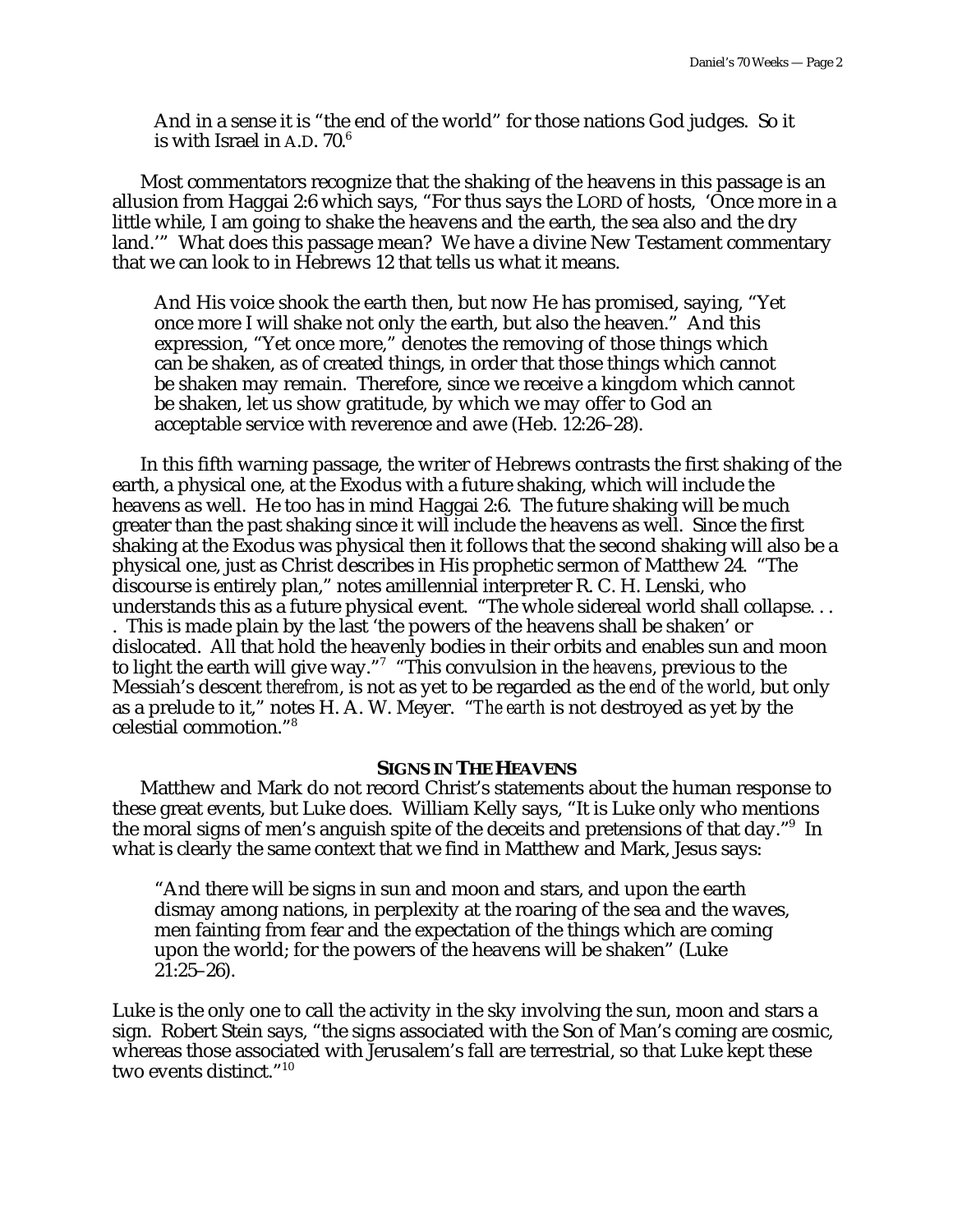One of the purposes to which God gave in His creation of the sun, moon, and stars would be for "them be for signs, and for seasons, and for days and years" (Gen. 1:14b). Who would these signs be for? They will be signs to those upon the earth. When one ponders great events down through history, in no other event would signs in the heavens be so appropriate than for the second coming of Christ from heaven to earth.

## **LUKE'S ACCOUNT**

Clearly, Luke 21:20–24 refers to the destruction of Jerusalem by the Romans in A.D. 70. The second half of verse 24 says, "and Jerusalem will be trampled under foot by the Gentiles until the times of the Gentiles be fulfilled." Equally clear is that the last half of verse 24 is descriptive of a period of time that commenced after the Roman vanquishing of Jerusalem in the first century. That phrase has a beginning point, which began after A.D. 70. It has a time interval described by the expression, "Jerusalem will be trampled under foot by the Gentiles." That verse also provides an ending point when it says, "until the times of the Gentiles be fulfilled." There is no way that this event has already been fulfilled and it looks to a time when events that took place in A.D. 70 will be reversed.

Verse 24b provides a textual transition from A.D. 70 to events just before the second coming of Christ. Even a renowned preterist such as F. W. Farrar recognizes the shift from A.D. 70 in verses 20–24 to the second advent, or what he calls "the Last Coming" in verses  $25-28$ .<sup>11</sup> E. H. Plumptre tells us the following:

From this point onwards the prophecy takes a wider range, and passes beyond the narrow limits of the destruction of Jerusalem to the final coming of the Son of Man, and the one is represented in St. Matthew as following "immediately" on the other, by St. Mark as "in those days." No other meaning could have been found in the words when they were first heard or read.12

At this point in Luke 21 we have an example of what Tim LaHaye and I call "The Mountain Peaks of Prophecy" in our book *Charting The End Times*. 13 Plumptre has provided an excellent explanation of this in the following statement:

As men gazing from a distance see the glittering heights of two snowcrowned mountains apparently in close proximity, and take no account of the vast tract, it may be of very many miles, which lies between them; so it was that those whose thoughts must have been mainly moulded on this prediction, the Apostles and their immediate disciples, though they were too conscious of their ignorance of "the times and the seasons" to fix the day or year, lived and died in the expectation that it was not far off, and that they might, by prayer and acts, hasten its coming (2 Pet. iii. 12).<sup>14</sup>

Clearly, in Luke 21, Christ sees two different events. One in the first century (21:20–24) and the other, still future to our time (21:25–28). However, neither Matthew 24 nor Mark 13 relate in any way at all with the A.D. 70 event, since neither the destruction of the Temple or Jerusalem is mentioned in them. Instead, the Matthew and Mark account of the Olivet discourse clearly speak of the rescue of the Jewish people, rather than their judgment as happened in A.D. 70. Most preterists do not even deal with this issue, let alone provide a satisfactory answer to that problem.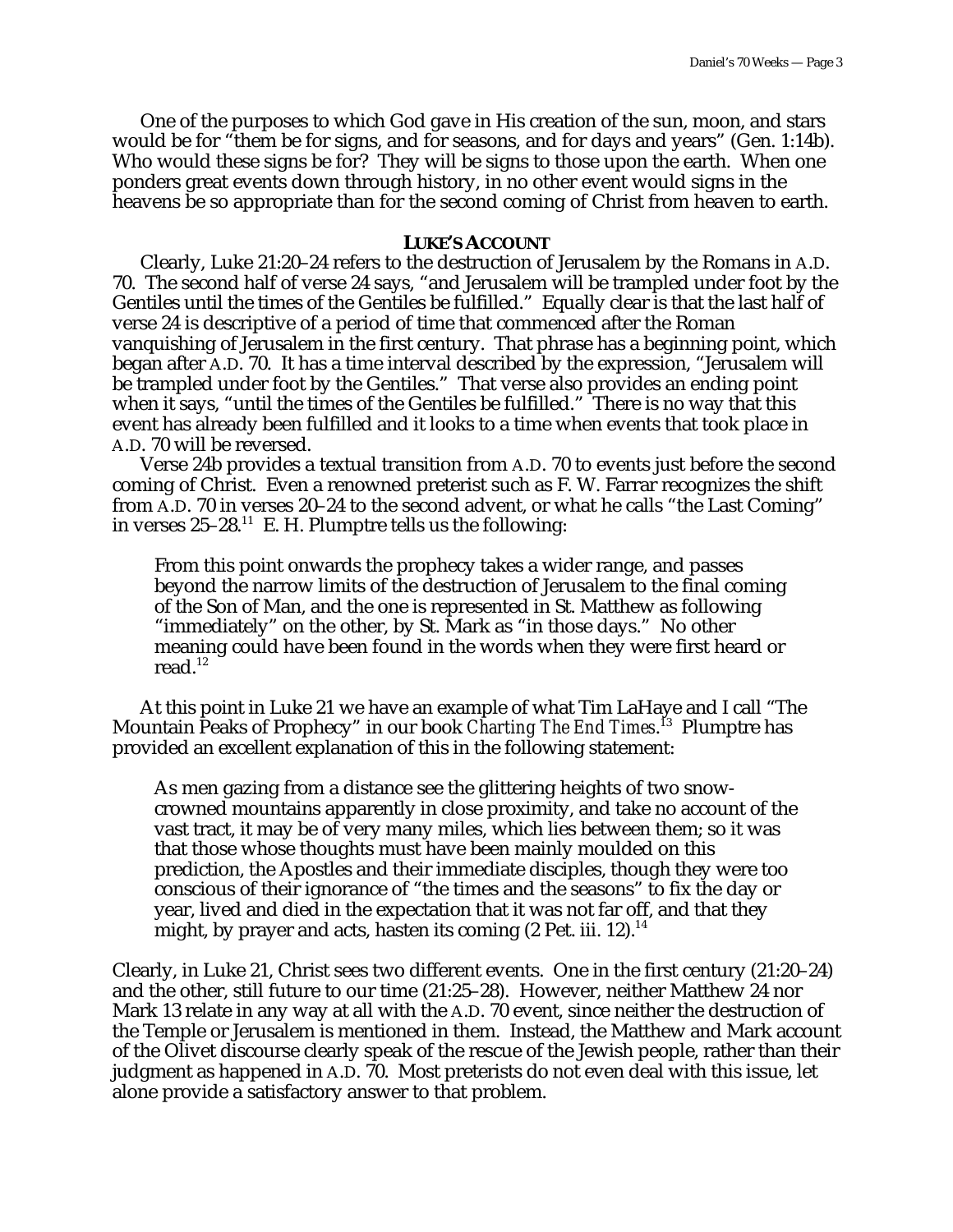In summary, we have seen that great supernatural events will accompany Christ's return to planet earth. Is that so hard to imagine or believe? Apparently for some it is. Nevertheless, Scripture (both in the Old and New Testaments) speaks of Israel being regathered in her land, in unbelief (her current status today), as a national entity. She will go through a time called the tribulation that will lead to the conversion of the remnant to faith in the Messiahship of Jesus. This will then precipitate the second coming of Christ for the purpose of rescuing a now converted nation, who calls for His protection against the armies of all the nations that have gathered in Israel to wipe her out. Instead, Christ destroys Israel's enemies and commences His reign in Jerusalem for a thousand years. That is what the Bible says. Since it teaches this, all Biblebelieving Christians should say "amen." Maranatha!

**(To Be Continued . . .)**

## **ENDNOTES**

- Farrar, F. W. *The Gospel According to St. Luke, with Maps, Notes and Introduction*. Cambridge: At The University Press, 1899.
- Gentry, Thomas Ice and Kenneth L. *The Great Tribulation: Past or Future?* Grand Rapids: Kregel, 1999.
- Govett, Robert. *The Prophecy on Olivet*. Miami Springs, FL: Conley & Schoettle, 1881.
- Ice, Tim LaHaye and Thomas. *Charting the End Times: A Visual Guide to Understanding Bible Prophecy*. Eugene, OR: Harvest House, 2001.
- Kelly, William. *An Exposition of the Gospel of Luke*. Oak Park, IL: Bible Truth Publishers, 1971.
- Lenski, R. C. H. *The Interpretation of St. Matthew's Gospel*. Columbus, OH: The Wartburg Press, 1943.
- MacArthur, John. *Matthew 24–28*, *The Macarthur New Testament Commentary*. Chicago: Moody, 1989.
- Meyer, Heinrich August Wilhelm. *Critical and Exegetical Handbook to the Gospel of Matthew*. 2 vols. Edinburgh: T & T Clark, 1879.
- Morris, Leon. *The Gospel According to Matthew*. Grand Rapids: Eerdmans, 1992.
- Plumptre, E. H. *The Gospel According to St. Luke*. 12 vols. Vol. 3, *Ellicott's New Testament Commentary*. London: Cassell & Company, n. d.
- Stein, Robert H. *Luke*, *The New American Commentary*. Nashville: Broadman Press, 1992.
- Toussaint, Stanley D. *Behold the King: A Study of Matthew*. Portland, OR: Multnomah, 1980.

3 Contrary to Robert Govett, *The Prophecy on Olivet* (Miami Springs, FL: Conley & Schoettle, 1881).

 $\overline{a}$ 

<sup>&</sup>lt;sup>1</sup> Leon Morris, *The Gospel According to Matthew* (Grand Rapids: Eerdmans, 1992).

<sup>2</sup> Stanley D. Toussaint, *Behold the King: A Study of Matthew* (Portland, OR: Multnomah, 1980).

<sup>4</sup> Morris, *Matthew*, pp. 609-10. For further reasons not to take this a an angelic reference see Heinrich August Wilhelm Meyer, *Critical and Exegetical Handbook to the Gospel of Matthew*, 2 vols.

<sup>(</sup>Edinburgh: T & T Clark, 1879).

<sup>5</sup> John MacArthur, *Matthew 24–28*, *The Macarthur New Testament Commentary* (Chicago: Moody, 1989).